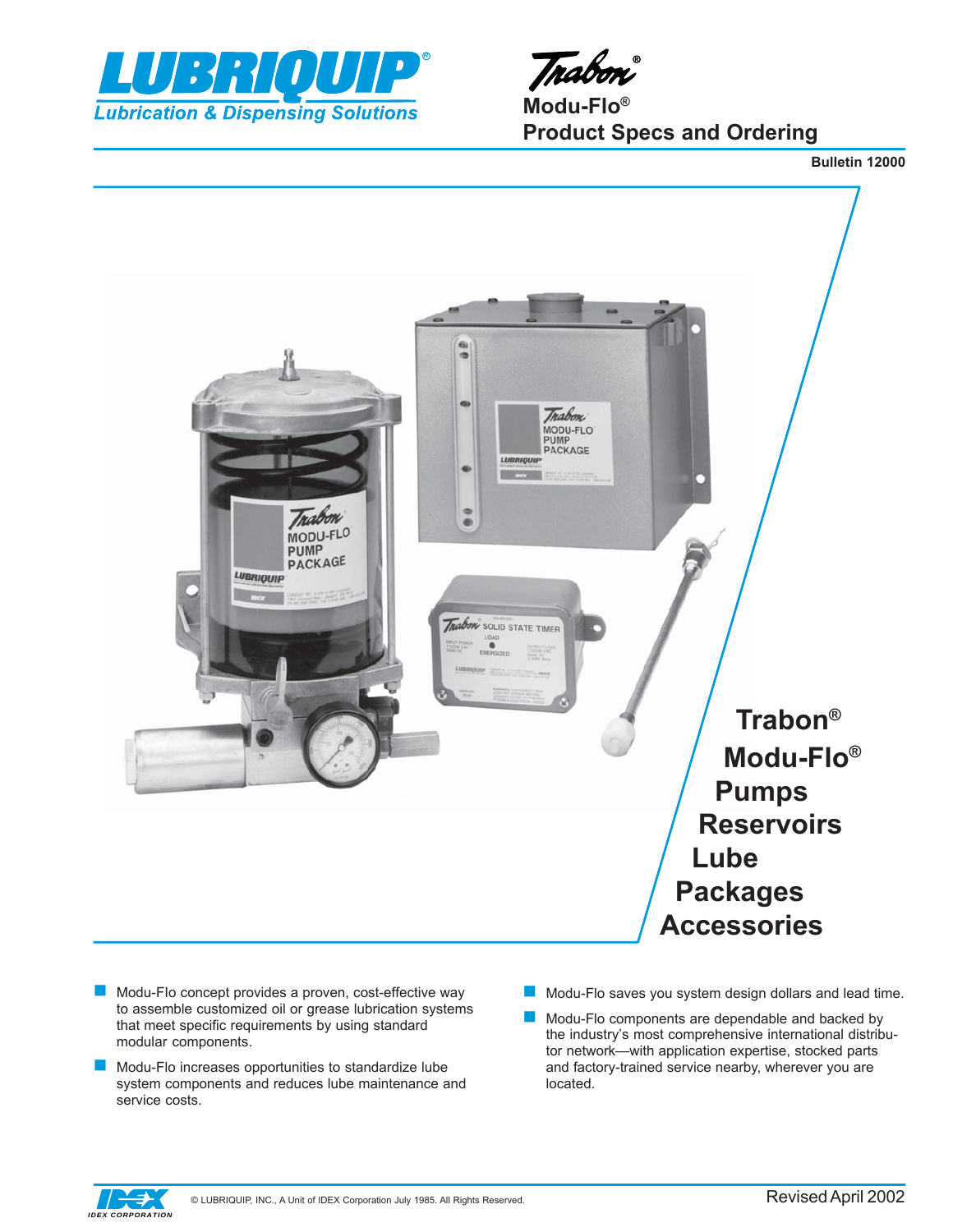## **Modu-FIo = true modularity**

Wide choice of standard modular components helps you meet application requirements more exactly without the added cost of a custom system.



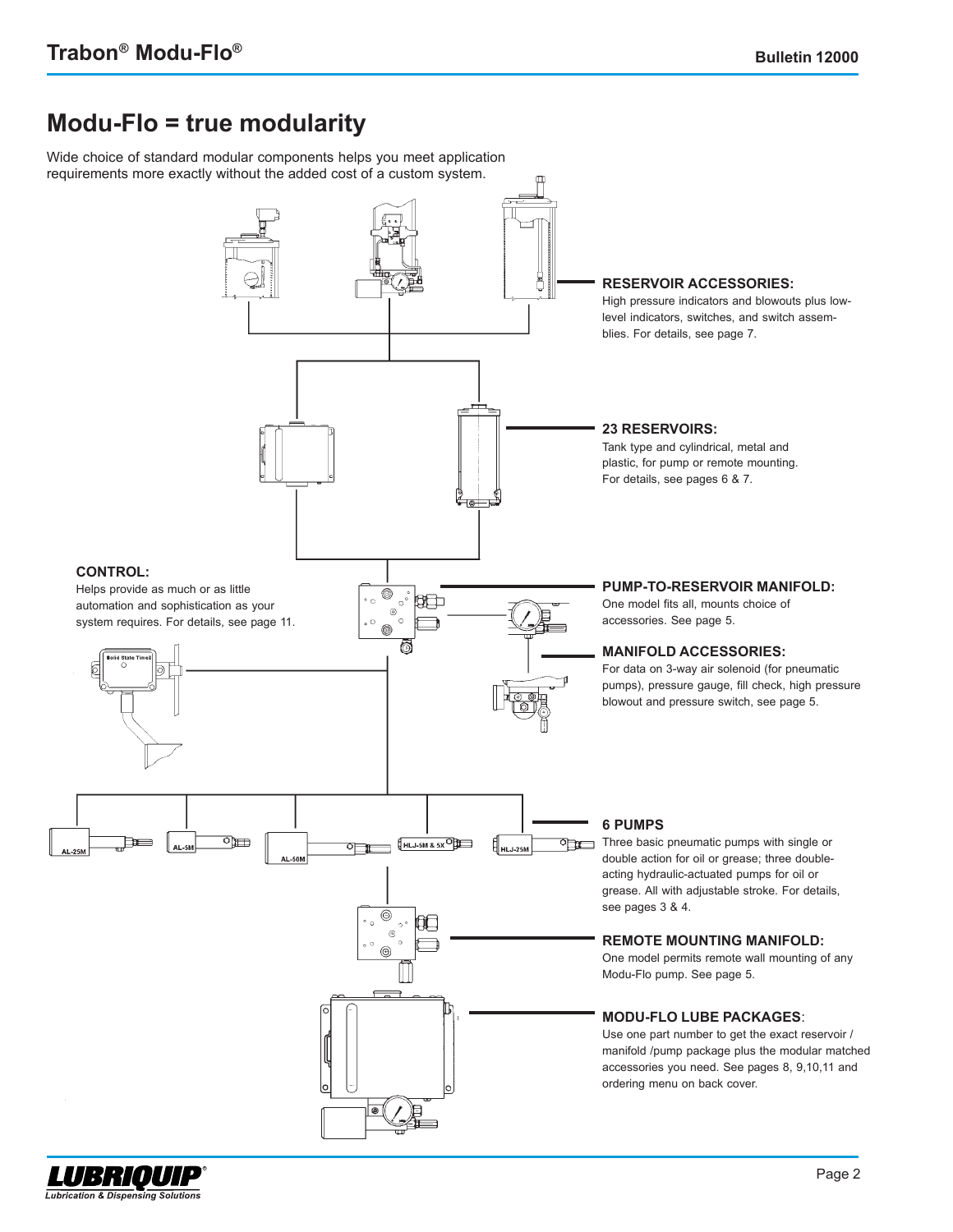## **Modu-Flo®**





**There are six Modu-FIo pneumatic and hydraulic actuated pump models for series progressive oil or grease systems.** Three pneumatic models carry the AL prefix. They are actuated by air pressure from 40 to 150 psi (2.76 to 10.3 bar), and have a lube-to-air pressure ratio of 30:1. They can be set up to be single-or doubleacting, depending on the system requirements.

Two hydraulic-actuated models carry an HLJ prefix. They are doubleacting, operate on hydraulic pressure from 200 to 2,000 psi (13.8 to 137.9 bar), and have a lube-to-hydraulic pressure ratio of 5.5:1. The HLJ-5X has a lube to hydraulic ratio of 2.2:1. All six models fit either the Modu-Flo pump-to-reservoir mounting manifold or the remote wall mounting manifold.

## **FEATURES / BENEFITS**

- Adjustable displacement at the turn of a screw provides an infinite choice of outputs within output range of each pump model.
- All Modu-Flo pumps can be used with either oil or grease.
- All Modu-Flo pumps can be used with any of the 23 Modu-Flo reservoirs.

| <b>MODEL</b>  | <b>ACTUATION</b>                                                                                                                                                                                                                                                                                                                                                                                                                                | <b>ACTION</b> | DIS-<br><b>PLACEMENT</b><br>ADJ.<br><b>RANGE</b><br>CU.IN. (CM <sup>3</sup> ) | $\star$<br>MAX.<br><b>CYCLES</b><br><b>PER</b><br><b>MINUTE</b> | APPROX-<br><b>IMATE</b><br>Wt., lb. (kg) | <b>OPERATING</b><br><b>VOLUME</b><br><b>PER FULL</b><br><b>STROKE/CYCLE</b><br>CU.IN. (CM <sup>3</sup> ) |
|---------------|-------------------------------------------------------------------------------------------------------------------------------------------------------------------------------------------------------------------------------------------------------------------------------------------------------------------------------------------------------------------------------------------------------------------------------------------------|---------------|-------------------------------------------------------------------------------|-----------------------------------------------------------------|------------------------------------------|----------------------------------------------------------------------------------------------------------|
| ALS-5         | Pneumatic                                                                                                                                                                                                                                                                                                                                                                                                                                       | Single        | .010 to .030<br>$(.164 \text{ to } .492)$                                     | 65                                                              | 3.75<br>(1.7)                            | 1.06<br>(17.4)                                                                                           |
| $ALJ-5$       | Pneumatic                                                                                                                                                                                                                                                                                                                                                                                                                                       | Double        | $.010$ to $.030$<br>$(.164 \text{ to } .492)$                                 | 100                                                             | 3.75<br>(1.7)                            | 2.09<br>(34.3)                                                                                           |
| <b>ALS-25</b> | Pneumatic                                                                                                                                                                                                                                                                                                                                                                                                                                       | Single        | .030 to .120<br>$(.492 \text{ to } 1.966)$                                    | 25                                                              | 4.75<br>(2.15)                           | 4.20<br>(68.8)                                                                                           |
| ALJ-25        | Pneumatic                                                                                                                                                                                                                                                                                                                                                                                                                                       | Double        | .030 to .120<br>(.492 to 1.966)                                               | 100                                                             | 4.75<br>(2.15)                           | 8.28<br>(135.7)                                                                                          |
| <b>ALS-50</b> | Pneumatic                                                                                                                                                                                                                                                                                                                                                                                                                                       | Single        | $.060$ to $.240$<br>$(.983$ to $3.933)$                                       | 20                                                              | 6.5<br>(2.9)                             | 8.40<br>(137.6)                                                                                          |
| ALJ-50        | Pneumatic                                                                                                                                                                                                                                                                                                                                                                                                                                       | Double        | .060 to .240<br>$(.983$ to $3.933)$                                           | 60                                                              | 6.5<br>(2.9)                             | 16.56<br>(271.4)                                                                                         |
|               | (See page 4.)                                                                                                                                                                                                                                                                                                                                                                                                                                   |               |                                                                               |                                                                 |                                          | NOTE: AL (air) pumps for single- or duble-acting operation have the same part number                     |
| HLJ-5         | Hydraulic                                                                                                                                                                                                                                                                                                                                                                                                                                       | Double        | .010 to .030<br>(.164 to .492)                                                | 100                                                             | 3.375<br>(1.53)                          | 0.35<br>(5.7)                                                                                            |
| HLJ-5X        | Hydraulic                                                                                                                                                                                                                                                                                                                                                                                                                                       | Double        | .030 to .092<br>(.492 to 1.51)                                                | 50                                                              | 3.375<br>(1.53)                          | 0.28<br>(4.7)                                                                                            |
| <b>HLJ-25</b> | Hydraulic                                                                                                                                                                                                                                                                                                                                                                                                                                       | Double        | 030 to .120<br>(.492 to 1.966)                                                | 50                                                              | 5.5<br>(2.49)                            | 1.38<br>(22.6)                                                                                           |
|               | NOTE: Min/Max. air pressure for AL pumps is 40 to 150 psi (2.76 to 10.3 bars).<br>Min/Max. hydraulic pressure for HLJ 5 AND 25 pumps is 200 to 2,000 psi (13.8 to<br>137.9 bars), and 3000 psi (max) (207 bar) for the HLJ-5X.<br>AL Pumps have a lube to air pressure ratio of 30:1.<br>HLJ-5 & 25 Pumps have a lube to hydraulic pressure ratio of 5.5:1. HLJ-5X is 2.2:1.<br>*Do not exceed 10 cpm with grease (3 seconds on, 3 seconds off) |               |                                                                               |                                                                 |                                          |                                                                                                          |

### **SPECIFICATIONS**

**Note:** Refer to bulletin 12011 for electric motor operated Modu-Flo pumps.

### **OPERATION**



#### **Typical Pump Operation**

**When used in single-acting mode**, air under pressure is supplied through the inlet port (SA) to chamber (C). This moves the air and lube pistons to the right. This closes the lube inlet port and forces the lubricant already in chamber (B) past the check valve and into the system. Air in chamber (A) must vent out port (DA). A plastic pipe plug with a vent hole is installed in port (DA). After a preset time interval the solenoid valve shuts off the air supply and vents chamber (C) through port (SA). The spring returns the air and lube pistons, opening chamber (B) to the lube reservoir. This completes a single pump cycle and chamber (B) is primed, ready for the next cycle.

**When used in double-acting mode,** an additional air or hydraulic supply line is connected to port (DA). When the pistons have been moved to the right, air or hydraulic supply to port (SA) is shut-off and vented. Then, air or hydraulic fluid under pressure is supplied to port (DA), which returns the pistons to their original position. This more powerful return action allows an increased cycle rate of the pump.

### **ADJUSTING DISPLACEMENT**

After the pump is removed from service, remove the calibrated cap that protects the adjustment screw. Loosen the hex nut and two washers. Then use a screwdriver to turn the adjustment screw outward to increase displacement or inward to reduce displacement. Align the calibrated cap parallel to the screw to gauge the amount of change (Cap is graduated at minimum, 1/4, 1/2, 3/4 and maximum output). When the proper setting has been made reposition the washers and tighten the hex nut, replace the cap, and return the pump to service.

**Importan**t: System should **NOT** be operating while adjustments are made; however, it is not necessary to remove the pump or disconnect any lines.



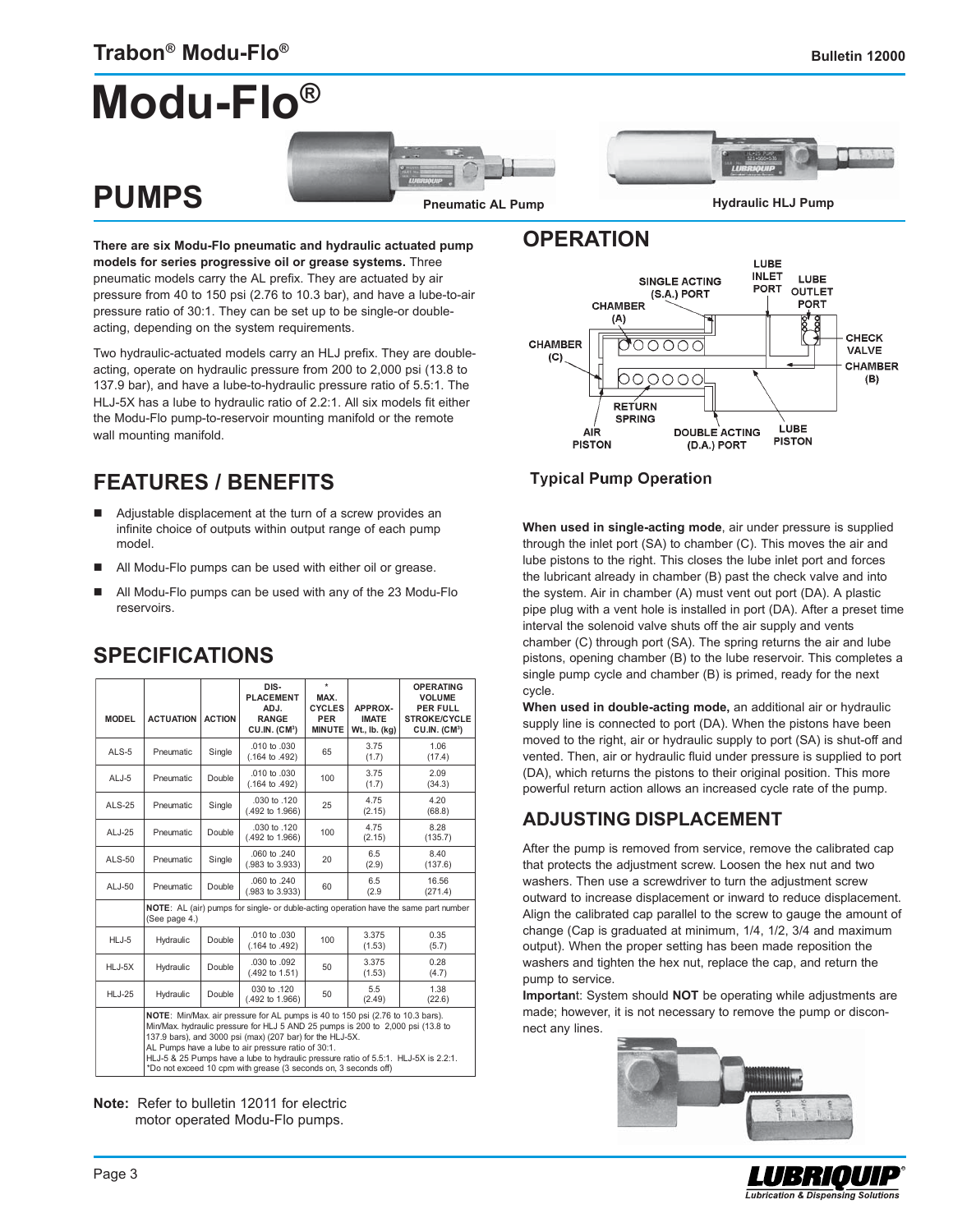## **PUMP DIMENSIONS / Inches (mm)**



AL-5 Pumps, single- and double-acting

| <b>PUMP</b>  | <b>DIMENSIONS / Inches (mm)</b> |        |        |       |         |         |        |
|--------------|---------------------------------|--------|--------|-------|---------|---------|--------|
| <b>MODEL</b> | А                               | в      | С      | Е     | F       | G       | н      |
| $AL-5$       | 8.281                           | 2.250  | 1.250  | 2.125 | 2.875   | 3.656   | 1.750  |
|              | (210.3)                         | (57.2) | (31.8) | (54)  | (73)    | (92.9)  | (44.5) |
| AL-25        | 10.375                          | 2.250  | 1.250  | 2.875 | 3.980   | 3.656   | 2.750  |
|              | (263.5)                         | (57.2) | (31.8) | (73)  | (101.1) | (92.9)  | (69.9) |
| AL-50        | 12.812                          | 2.250  | 1.250  | 3.188 | 4.250   | 4.808   | 3.750  |
|              | (325.4)                         | (57.2) | (31.8) | (81)  | (108)   | (122.1) | (95.3) |

## **HYDRAULIC PUMPS (HLJ)**





## **ORDERING INFORMATION**

Use the following part numbers only if you are **NOT** ordering a Modu-Flo Lube Package.

**NOTE:** Single- and double-acting pneumatic pumps (AL) have the same part number.

#### **Pump Repair Kits Part Number**

#### **Pump Model Part Number**

| AL-5, pneumatic 30:1 ratio    |  |
|-------------------------------|--|
|                               |  |
| AL-25, pneumatic 30:1 ratio   |  |
|                               |  |
| AL-50, pneumatic 30:1 ratio   |  |
|                               |  |
| HLJ-5, hydraulic 5.5:1 ratio  |  |
|                               |  |
| HLJ-25, hydraulic 5.5:1 ratio |  |
|                               |  |
| HLJ-5X, hydraulic 2.2:1 ratio |  |
|                               |  |
|                               |  |

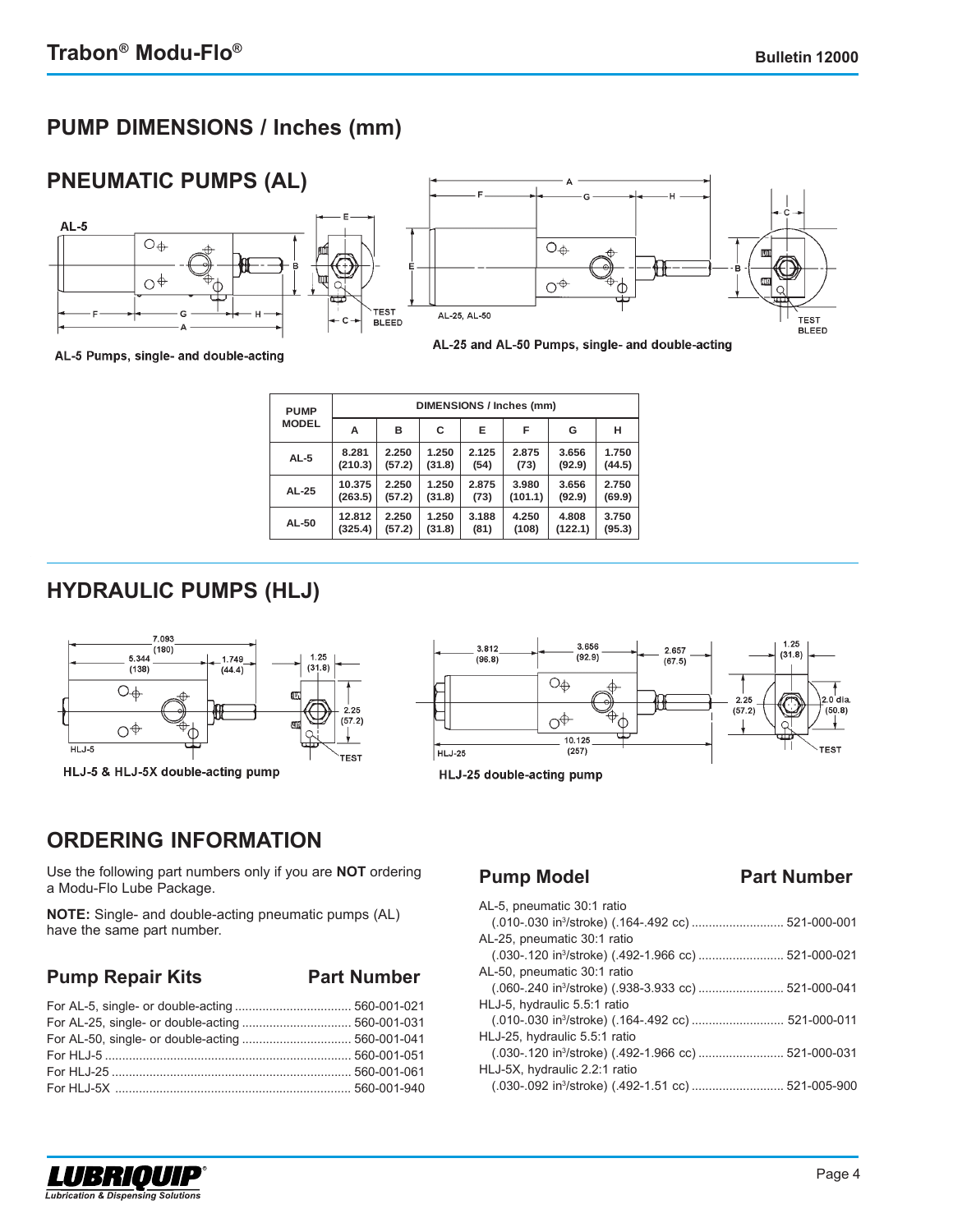**MANIFOLDS**

## **Modu-Flo®**





**Pump-to-wall or remote manifold (521-001-170) (Shown assembled)**

lines necessary. This allows the pump to be removed without disturbing existing lines or emptying the reservoir. Also, Modu-Flo manifolds may be used as is, or can be fitted with a choice of matched accessories. (See illustrations and listings that follow.)

**There are just two types of modular design manifolds for directto-reservoir or remote mounting of Modu-Flo Pumps.** Both mount any pneumatic or hydraulic Modu-Flo pump and both types contain all of the pneumatic (or hydraulic) connections and lubricant

**(Shown assembled)**

## **DIMENSIONS / Inches (mm)**



## **ORDERING INFORMATION**

You can order the manifold and accessories you want separately or with one part number, as shown below. If you intend to order the pump, reservoir, manifold and accessories at one time, check the section in this brochure beginning on page 8 titled "Modu-Flo Lube Packages."

#### **\*\*MANIFOLD/ACCESSORY COMBINATIONS**

**PART NUMBER**

| Includes outlet check valve, system fill check valve,              |
|--------------------------------------------------------------------|
| blowout assembly, and 0-3000 psi pressure gauge.                   |
|                                                                    |
| Includes outlet check valve, system fill check valve,              |
| and blowout assembly.                                              |
| Pump/Reservoir Manifold (NPT) with outlet check valve, system fill |
| check valve, tubed blowout assembly, and 0-3000 psi pressure       |
|                                                                    |
| Remote Pump Manifold (NPT) with outlet check valve, system fill    |
| check valve, and tubed blowout assembly  521-001-780               |
| Pump/Reservoir manifold (SAE) includes outlet check valve, system  |
| fill check valve, blowout assembly and pressure                    |
|                                                                    |
| MOTE: Esquedinan en enero enalísmente compatible un distance es e  |

**NOTE:** For ratings on spare and/or replacement blowout discs, see page 11.

**For other port thread options, contact factory.**

#### **ACCESSORIES FOR MANIFOLD PART NUMBER**

| Standard Blowout Assembly, 1,450 psi                                                                                                                     |  |
|----------------------------------------------------------------------------------------------------------------------------------------------------------|--|
|                                                                                                                                                          |  |
| Tubed Blowout Assembly, 1,450 psi                                                                                                                        |  |
|                                                                                                                                                          |  |
| Standard Pressure Gauge, 3,000 psi                                                                                                                       |  |
|                                                                                                                                                          |  |
| Liquid filled Pressure Gauge, 3,000 psi                                                                                                                  |  |
|                                                                                                                                                          |  |
|                                                                                                                                                          |  |
|                                                                                                                                                          |  |
| Standard Blowout Assembly, 1,450 psi                                                                                                                     |  |
|                                                                                                                                                          |  |
| Standard Pressure Gauge, 3,000 psi                                                                                                                       |  |
|                                                                                                                                                          |  |
| Gauge Adapter (SAE) 7/16-20 to 9/16-18  412-700-545                                                                                                      |  |
| * Manifolds are intended for gravity feed (oil) or spring loaded<br>follower feed (grease) only.<br>** Manifolds/Accessory combinations are shipped with |  |
| accessories not assembled to manifold.                                                                                                                   |  |

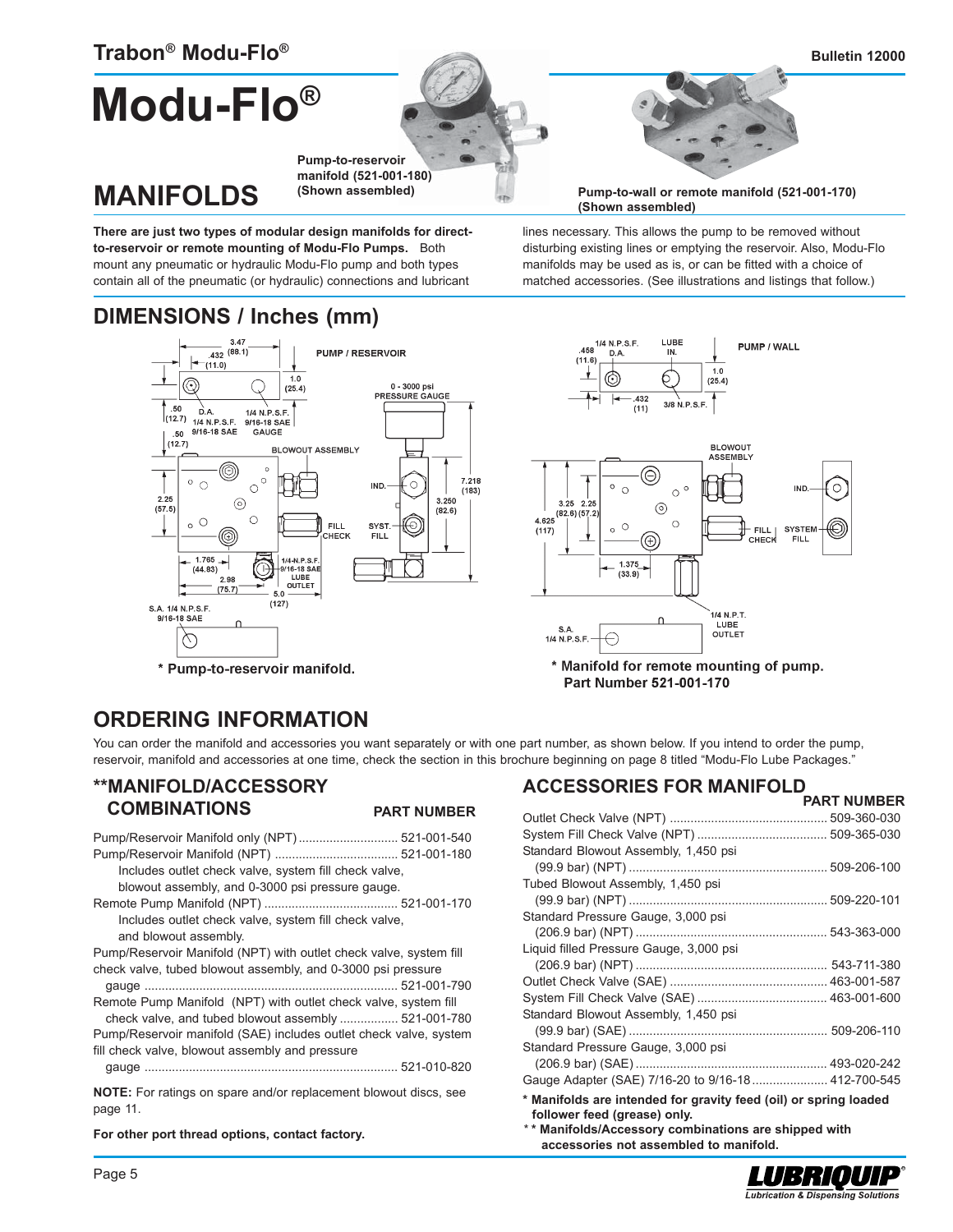## **Trabon® Modu-Flo®**

# **Modu-Flo®**



## **RESERVOIRS**

**23 Modu-Flo Reservoirs are available for use with any Modu-Flo Pump or as a separate unit.**

They are available in the following configurations and capacities:

- Cylindrical types in plastic and metal are available with grease capacities of 3, 5, 6,12, 20, and 40 lbs. (1.36, 2.27, 2.72, 5.44, 9.06 and 18.16 kg).
- Cylindrical types in plastic are available with oil capacities of 5, 6, 12 and 20 pints (2.37, 2.84, 5.68 and 9.46 liters).
- Rectangular types in metal are available with oil capacities of 12, 24 and 40 pints (5.58,11.36 and 18.92 liters).
- Metal reservoirs are equipped with level indicators.

#### **CYLINDRICAL PLASTIC OIL RESERVOIRS**

| <b>SIZE</b> | А     | в      | C     | D      | Е      |
|-------------|-------|--------|-------|--------|--------|
| 5-pint      | 15.00 | .625   | 5.812 | 3.797  | 3.50   |
|             | (381) | (15.9) | (148) | (96.4) | (88.9) |
| 6-pint      | 10.50 | .750   | 7.50  | 5.625  | 4.25   |
|             | (267) | (19.1) | (191) | (143)  | (108)  |
| 12-pint     | 15.00 | .750   | 7.50  | 5.625  | 4.25   |
|             | (381) | (19.1) | (191) | (143)  | (108)  |
| 20-pint     | 22.00 | .750   | 7.50  | 5.625  | 4.25   |
|             | (559) | (19.1) | (191) | (143)  | (108)  |

#### **RECTANGULAR METAL OIL RESERVOIRS (For Larger Capacity Reservoirs, Contact Factory)**

| <b>SIZE</b> | А     | в     | С      | D     | E.     | F     | G      |
|-------------|-------|-------|--------|-------|--------|-------|--------|
| 12-pint     | 10.70 | 10.75 | 9.875  | 5.30  | 1.64   | 7.25  | 4.812  |
|             | (272) | (273) | (251)  | (135) | (41.7) | (184) | (122)  |
| 24-pint     | 10.59 | 12.00 | 11.125 | 5.93  | 1.92   | 13.22 | 10.781 |
|             | (269) | (305) | (283)  | (151) | (48.8) | (336) | (274)  |
| 40-pint     | 10.59 | 17.25 | 16.375 | 6.42  | 1.92   | 13.22 | 10.781 |
|             | (269) | (438) | (416)  | (163) | (48.8) | (336) | (274)  |

#### **CYLINDRICAL METAL & PLASTIC GREASE RESERVOIRS**

| * SIZE    | A             | в             | C              | D              |  |
|-----------|---------------|---------------|----------------|----------------|--|
| $3$ -lb.  | 6.87<br>(175) | 8.81<br>(224) | 5.62<br>(143)  | 4.25<br>(108)  |  |
| $5$ -lb.  | 15<br>(381)   | 7.25<br>(184) | 3.62<br>(92.1) | 2.50<br>(63.5) |  |
| 6-lb.     | 10.5<br>(267) | 8.81<br>(224) | 5.62<br>(143)  | 4.25<br>(108)  |  |
| $12$ -lb. | 15<br>(381)   | 8.81<br>(224) | 5.62<br>(143)  | 4.25<br>(108)  |  |
| 20-lb.    | 22<br>(559)   | 8.81<br>(224) | 5.62<br>(143)  | 4.25<br>(108)  |  |
| 40-lb.    | 22.6<br>(574) | 9.12<br>(232) | 7.2<br>(183)   | ñ<br>ñ         |  |

**\***See Note 3, Page 12. †7.5" (190) 40 lbs. ††9.0" (229) 40 lbs. 40 lbs. Cylindrical grease reservoir (not shown) available with fiberglass reservoir tube only.

#### **Metal grease reservoir illustrated at right**



#### **Modu-Flo RESERVOIR DIMENSIONS / Inches (mm)**

E

MODU-<br>PUMP

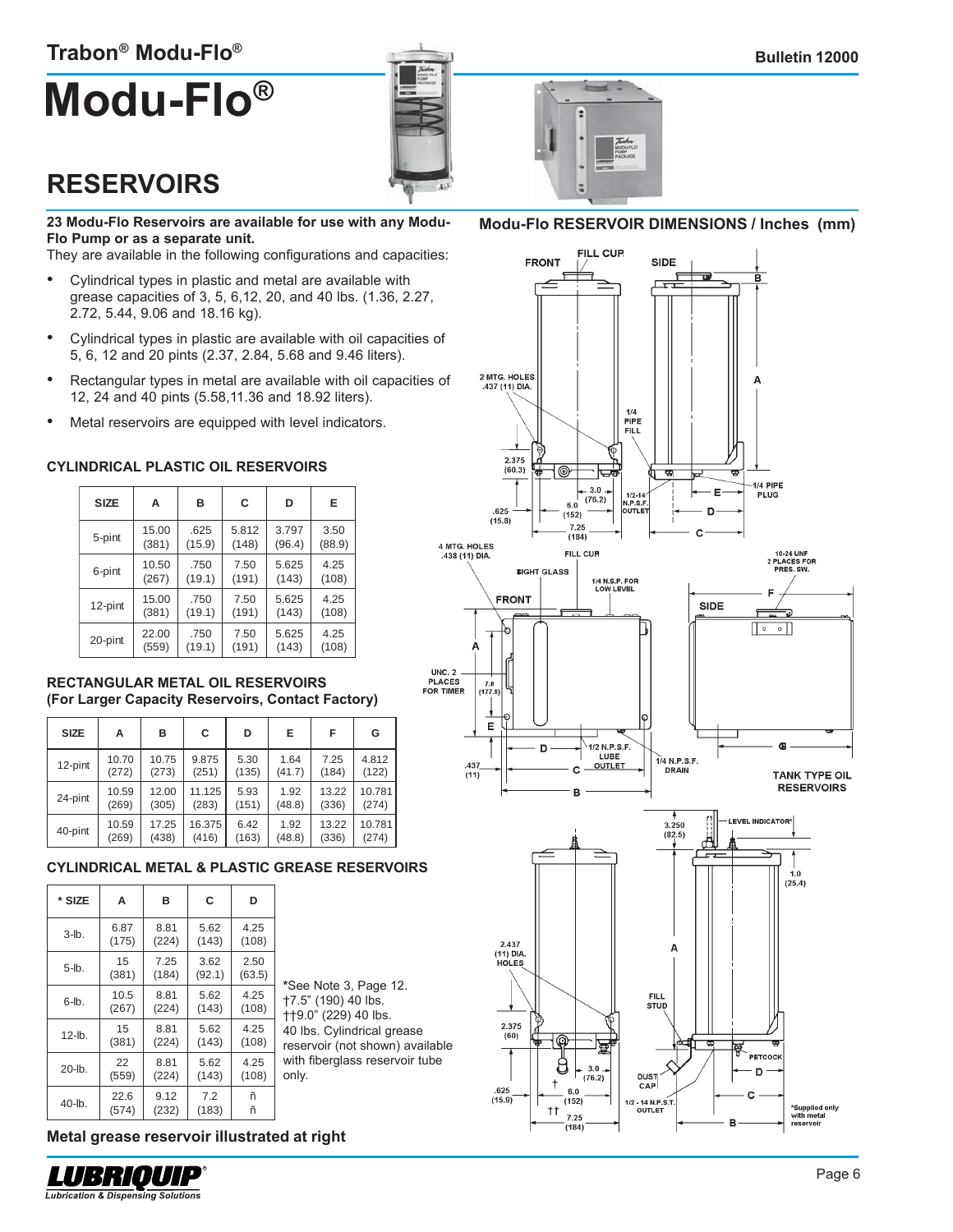## **RESERVOIR ACCESSORIES LOW-LEVEL SWITCHES**

All reservoirs are available with a lubricant low-level switch accessory for fault diagnosis or fault warning. These devices are single-pole, double-throw limit switches rated at 15 amps, 125, 250 or 480 VAC 60/50 Hz...1/2 amp at 125 VDC...and 1/4 amp at 250 VDC. An optional 'low-watt" single-pole, single-throw, 10-watt low-level switch is available for oil reservoirs (See page

10 for dimensions of low watt switches).





Low-level switch for 5-, 6-, 12-, and 20-pound cylindrical grease reservoirs



Low-level switch assembly for 12-, 24- and 40-pint rectangular (tank) reservoirs.

### **PRESSURE INDICATORS**

There are pressure switches for all Modu-Flo reservoirs, plus a selection of high pressure blowouts. For part numbers, see ordering information below. For details, see page 10 of this brochure.

## **ORDERING INFORMATION**

| Use the part number at right to order the reservoir you require.    |                    |
|---------------------------------------------------------------------|--------------------|
| <b>FOR OIL</b>                                                      | <b>PART NUMBER</b> |
|                                                                     |                    |
| 6-pint capacity, plastic, cylindrical  185-100-750                  |                    |
| 12-pint capacity, plastic, cylindrical  185-100-060                 |                    |
| 20-pint capacity, plastic, cylindrical  185-100-070                 |                    |
|                                                                     |                    |
|                                                                     |                    |
|                                                                     |                    |
| <b>*FOR GREASE</b>                                                  | <b>PART NUMBER</b> |
|                                                                     |                    |
| 3-lb. capacity, plastic, cylindrical with low level switch actuator |                    |
|                                                                     |                    |
|                                                                     |                    |
|                                                                     |                    |
| 12-lb. capacity, plastic, cylindrical  185-100-000                  |                    |
| 20-lb. capacity, plastic, cylindrical  185-100-010                  |                    |
|                                                                     |                    |
|                                                                     |                    |
| 40-lb capacity with low level switch  185-101-130                   |                    |
| Oil units with screw on fill/breather (not shown)                   |                    |
|                                                                     |                    |
|                                                                     |                    |
|                                                                     |                    |
|                                                                     |                    |
|                                                                     |                    |
| 12-lb. capacity, metal, cylindrical  185-100-020                    |                    |
|                                                                     |                    |
|                                                                     |                    |
| * See Note 3, Page 12                                               |                    |

| <b>SUPPORT BRACKET</b>                                                                          | <b>PART NUMBER</b> |
|-------------------------------------------------------------------------------------------------|--------------------|
| Oil 12- and 20-pint Cylindrical reservoirs  521-001-130                                         |                    |
| Grease, 12- and 201b. cylindrical reservoirs  521-001-130                                       |                    |
|                                                                                                 |                    |
| LOW-LEVEL SWITCH ASSEMBLIES PART NUMBER                                                         |                    |
| Oil, 5- and 12-pint cylindrical reservoirs,                                                     |                    |
|                                                                                                 |                    |
| Oil, 20-pint cylindrical reservoirs,                                                            |                    |
|                                                                                                 |                    |
| Oil, 6-pint cylindrical and all tank reservoirs,                                                |                    |
|                                                                                                 |                    |
| Oil, 5- and 12-pint cylindrical reservoirs,                                                     |                    |
|                                                                                                 |                    |
| Oil, 20-pint cylindrical reservoir,                                                             |                    |
|                                                                                                 |                    |
| Oil, 6-pint cylindrical and all tank reservoirs,                                                |                    |
|                                                                                                 |                    |
| Grease, 5-, 6-, 12- and 20-lb. cylindrical                                                      |                    |
|                                                                                                 |                    |
| <b>PRESSURE SWITCH ASSEMBLIES</b>                                                               | <b>PART</b>        |
| <b>NUMBER</b>                                                                                   |                    |
|                                                                                                 |                    |
| High Pressure Blowout for 5-pint or 5-lb.                                                       |                    |
|                                                                                                 |                    |
|                                                                                                 |                    |
| High Pressure Blowout for 12- and 20-pint<br>or 12- and 20-lb. capacity reservoirs  521-001-200 |                    |
| High Pressure Blowout for all rectangular                                                       |                    |
|                                                                                                 |                    |
|                                                                                                 |                    |

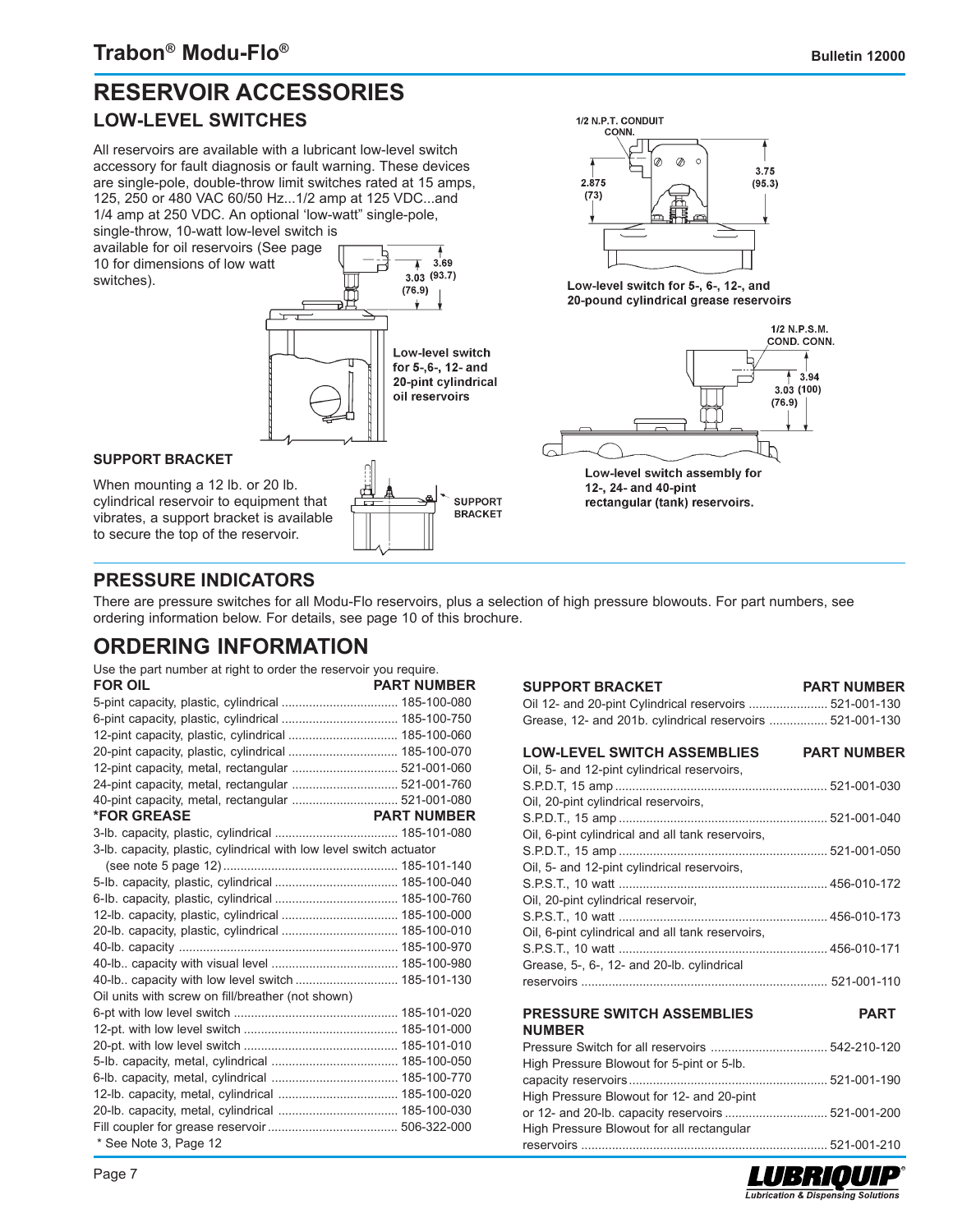#### **Bulletin 12000**

## **Trabon® Modu-Flo®**

# **Modu-Flo®**





## **LUBE PACKAGES**

LUBRIOUIP **Lubrication & Dispensing Solutions** 

**Available in a broad selection of pump-manifold-reservoir combinations with a choice of modular, matched accessories - order the complete package with a single part number.**

Modu-Flo Lube Packages can be provided with any of three pneumatic or three hydraulic pumps...utilize modular manifolds...supply oil or grease from any of 23 reservoirs for either lubricant. There is also a range of accessories that brings the package up to the exact degree of automation or system diagnostic capability that your application requires.

For ordering guidance, see the data on this and the following pages in this brochure; then use the ordering menu on the back cover.

#### **Accessory options for Modu-Flo Lube Package include:**

- **Low-level options**
- Pressure switch options
- Solid-State A-C timer
- Solenoid option
- Wiring option

Also, Modu-Flo Lube Packages can be interfaced with a choice of Trabon and Lubriquip controllers with varying ranges of functions or interfaced with other systems. . . or monitored and directed by host controllers and diagnostic Systems. For more information about this type of installation and Modu-Flo units for it, consult the factory.

## **TYPICAL MODU-FLO LUBE PACKAGE FOR OIL**

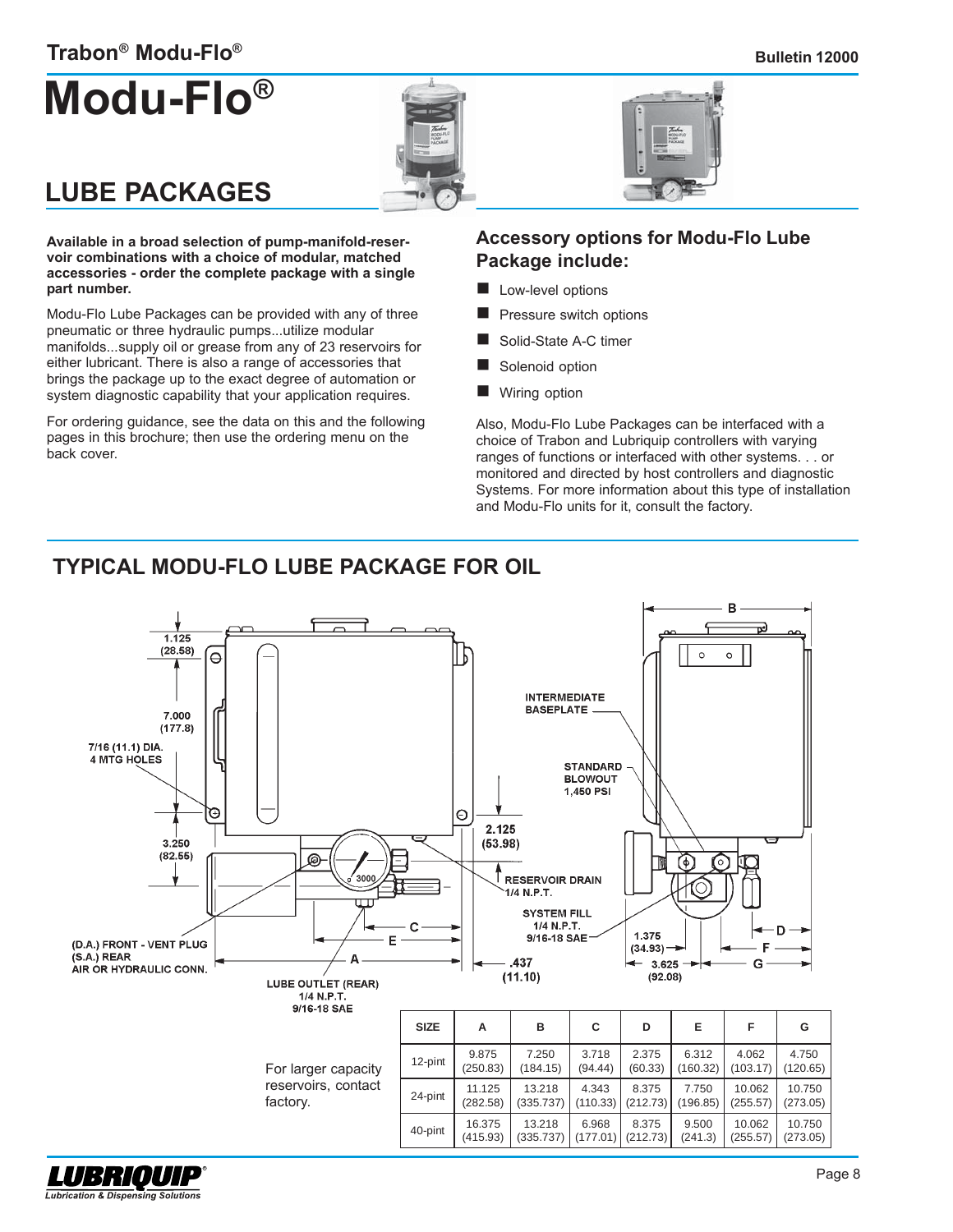## **TYPICAL LUBE PACKAGE CHOICES AVAILABLE FOR OIL OR GREASE SYSTEMS UTILIZING PNEUMATIC OR HYDRAULIC POWER.**



12 PT/LB Capacity

20 PT/LB Capacity

5.625 (142.88)

5.625 (142.88) 15.500 (393.7)

22.500 (571.5)

3.250 (82.55)

3.250 (82.55)

#### NOTES:

(1) If application requires a filer vent plug, order Part No. 540-117-000.

(2) For extra blowout discs, order Part No. 560-900-270.

**\*See Note 3, Page 12**

OUIP **Lubrication & Dispensing Solutions** 

5.625 (142.88)

5.625 (142.88)

4.937 (125.40)

4.937 (125.40)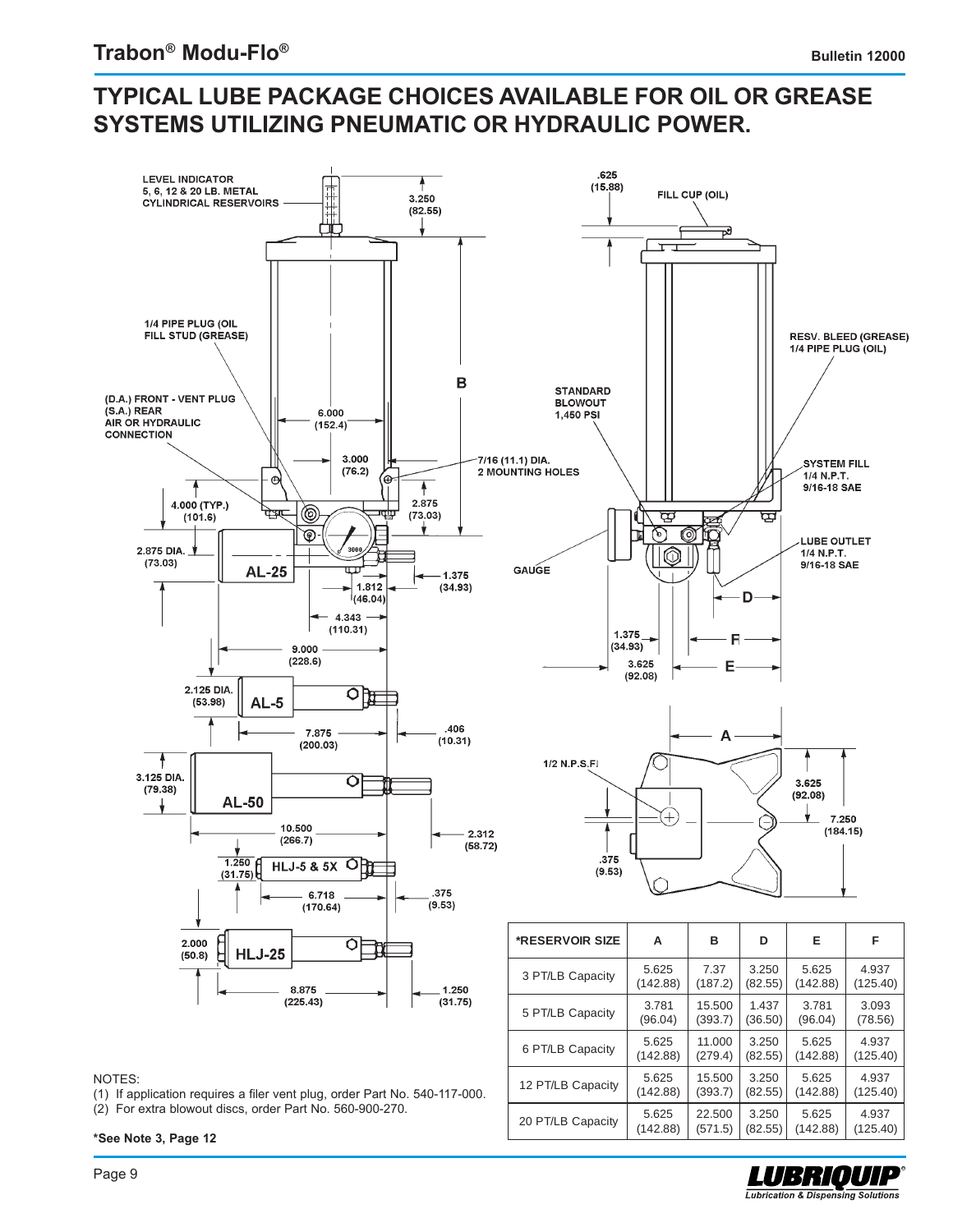## **Modu-Flo®**

## **LUBE PACKAGE ACCESSORIES**

#### **PRESSURE PROTECTION**



Oil pressure switch is factory set at 1,150 (79.3 bar). However, it is field adjustable from 400 to 4,700 psi (27.6 to 324 bar). For all Modu-Flo reservoirs, it is rated 5 amps @ 115/ 230 VAC... 3 amps @ 30 VDC inductive load and 5 amps @ 30 VDC resistive load. It is option P1 on the menu.

High pressure blowout switch options are single-pole, double-throw type and rated 20 amps @ 125, 250 and 480 VAC...1/2 amp @ 125 VDC, and 1/4 amp @ 250 VDC. For 5 pound or 5-pint capacity cylindrical reservoirs, specify Option P2.





Low-level switch assembly for 12-, 24 and 40-pint capacity rectangular tank and the 6-pint cylindrical oil reservoir is option L3.

**LOW-LEVEL PROTECTION**

Modular low-level switch assemblies are all single-pole, double-throw type rated 20 amps @ 125, 250 and 480 VAC 60/50 Hz.. .1/2 amp @125 and 1/4 amp @ 250 VDC. An optional "low-watt" single-pole, single-throw, 10-watt low-level switch is available for oil reservoirs.



For all rectangular reservoirs specify option P4.



For 6-,12-and 20-pound or 6-,12-and 20-pint capacity cylindrical reservoirs, specify option P3.





Hi-Pressure Blowout Switch Option "P2" - 5 Pt/Lb Cylindrical Reservoirs "P3" - 6, 12 & 20 Pt/Lb Cylindrical **Reservoirs** 

Low-level switch option for all grease reservoirs (except 3lb and 40lb) is option L4



"Low-watt" low-level switch assembly for 5- and 12-pint capacity plastic cylindrical reservoirs is option L5.

"Low-watt" low-level switch assembly for 20-pint capacity plastic cylindrical oil reservoir is option L6.

"Low-watt" low-level switch assembly for 12-, 24- and 40 pint capacity rectangular tanks and 6-pint cylindrical oil reservoir is option L7.



"Low-watt" dual level switch assembly. (Low and low shutdown) for 12, 24 and 40 pint capacity rectangular tanks is option L8.

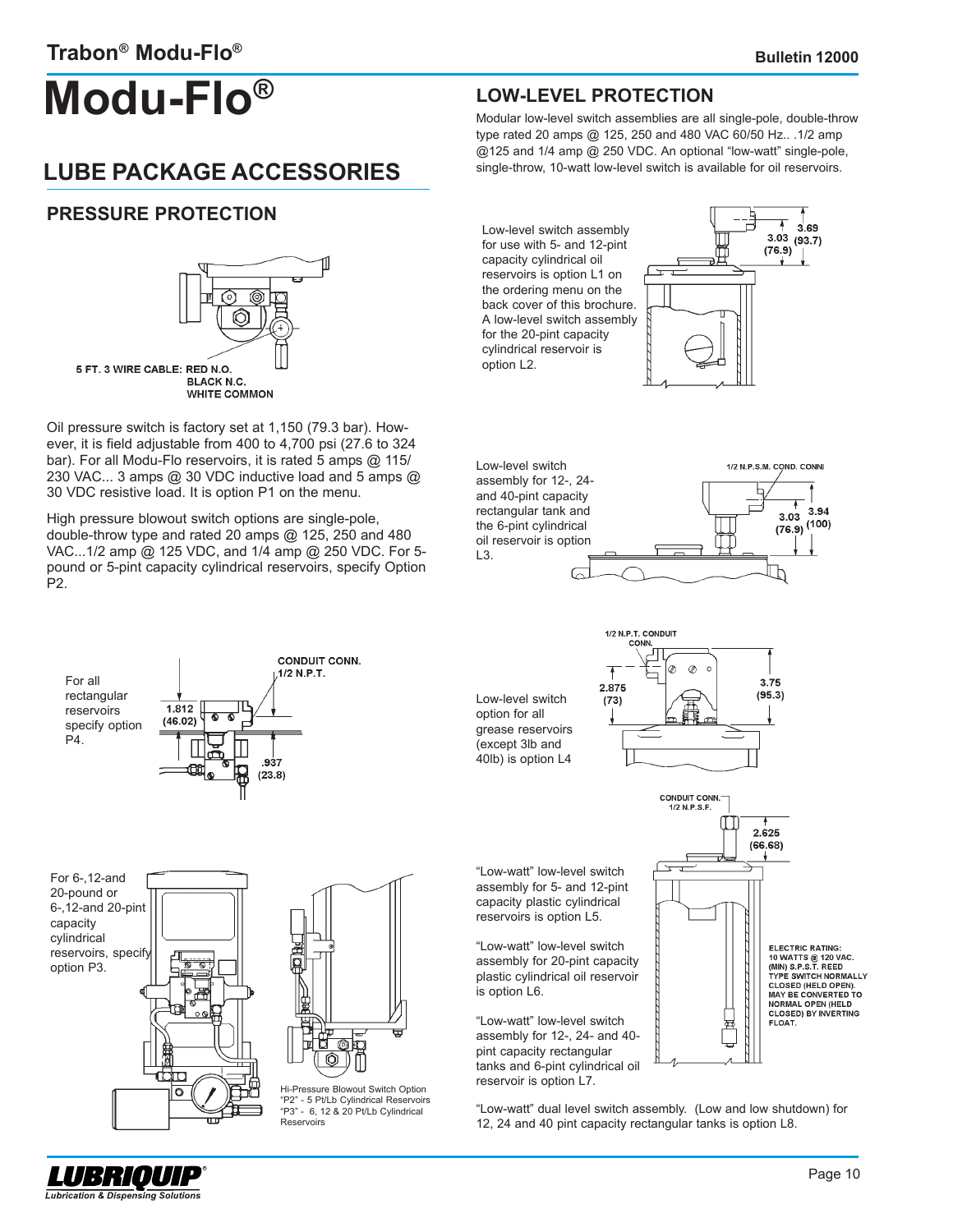## **SOLID STATE AC TIMER OR STROKE COUNTER**



The Solid State Timer utilizes 110/220 VAC 60/50 Hz input, and permits total cycle times to be set at any period from 30 seconds to 32 hours. "On" time during total cycle time can be set from 12 seconds to 13 minutes, and takes place at the beginning of each period. For data sheet on timer, see Lit. No 14521.

The Stroke Counter programs the operation of a lubrication system using machine cycles or strokes rather than time. It energizes a load that initiates the lubrication system each time the machine cycles through the number of strokes preset on the stroke setting dial. It is especially suited to equipment which operates on variable duty cycle. See Lit. No. 14522 for details.

#### **SOLENOID VALVE OPTION**

**110/120 VAC, 0.11A in-rush, 0.07A holding; 24 VDC, 8.5 W**



Valve is 115 VAC, 3-way, pneumatic, normally closed with a manual override button to simplify system testing, line filling and line bleeding. It is option S1 on menu. A 24 VDC version is also available. It is Option S2 on menu.

#### **WIRING OPTIONS**

When you specify a Modu-Flo Lube Package with solenoid and control options, you can also order the wiring option (the solenoid valve wired to the controller) from the menu. This option, however, is available only when ordering Modu-Flo Lube Packages.

#### **SPARE OR REPLACEMENT BLOWOUT DISCS FOR PRESSURE PROTECTION**

| PSI   | (bar)*  | <b>COLOR</b><br><b>CODE</b> | <b>PART</b><br><b>NUMBER</b> |
|-------|---------|-----------------------------|------------------------------|
| 900   | (62.0)  | <b>Black</b>                | 509-290-000                  |
| 1,175 | (81.0)  | Green                       | 509-291-000                  |
| 1,450 | (99.9)  | Yellow                      | 509-292-000                  |
| 1,750 | (120.7) | Red                         | 509-293-000                  |
| 2,050 | (141.4) | Orange                      | 509-294-000                  |
| 2,350 | (162)   | Aluminum                    | 509-295-000                  |
| 2,650 | (182.6) | Pink                        | 509-296-000                  |
| 2,950 | (203)   | <b>Blue</b>                 | 509-297-000                  |
| 3,250 | (220.1) | Purple                      | 509-298-000                  |

 $*$  Discs up to 2,350 psi have a tolerance of  $\pm$  500 psi. Discs greater than 2,350 psi have a tolerance of  $\pm$  20%.

### **SOPHISTICATED CONTROL**

Look to Lubriquip for the ideal controller to meet your system requirements and your budget limitations.

We offer the broadest line of units available in the centralized lubrication systems field. Our controllers range from simple, very economical single-count and multiple-count controllers... to microprocessor-based multi-function monitor/controllers. Recently, we've pioneered a new concept in modularly packaged, factory programmed controllers that are customized to your needs—at a fraction of the complexity and the cost of the programmable controllers now being offered to industry.

For details, contact your Trabon / Lubriquip distributor or consult the factory.

#### **OPERATION/SERVICE**

For operation and service instructions on Modu-Flo components, refer to Trabon bulletin 42000.